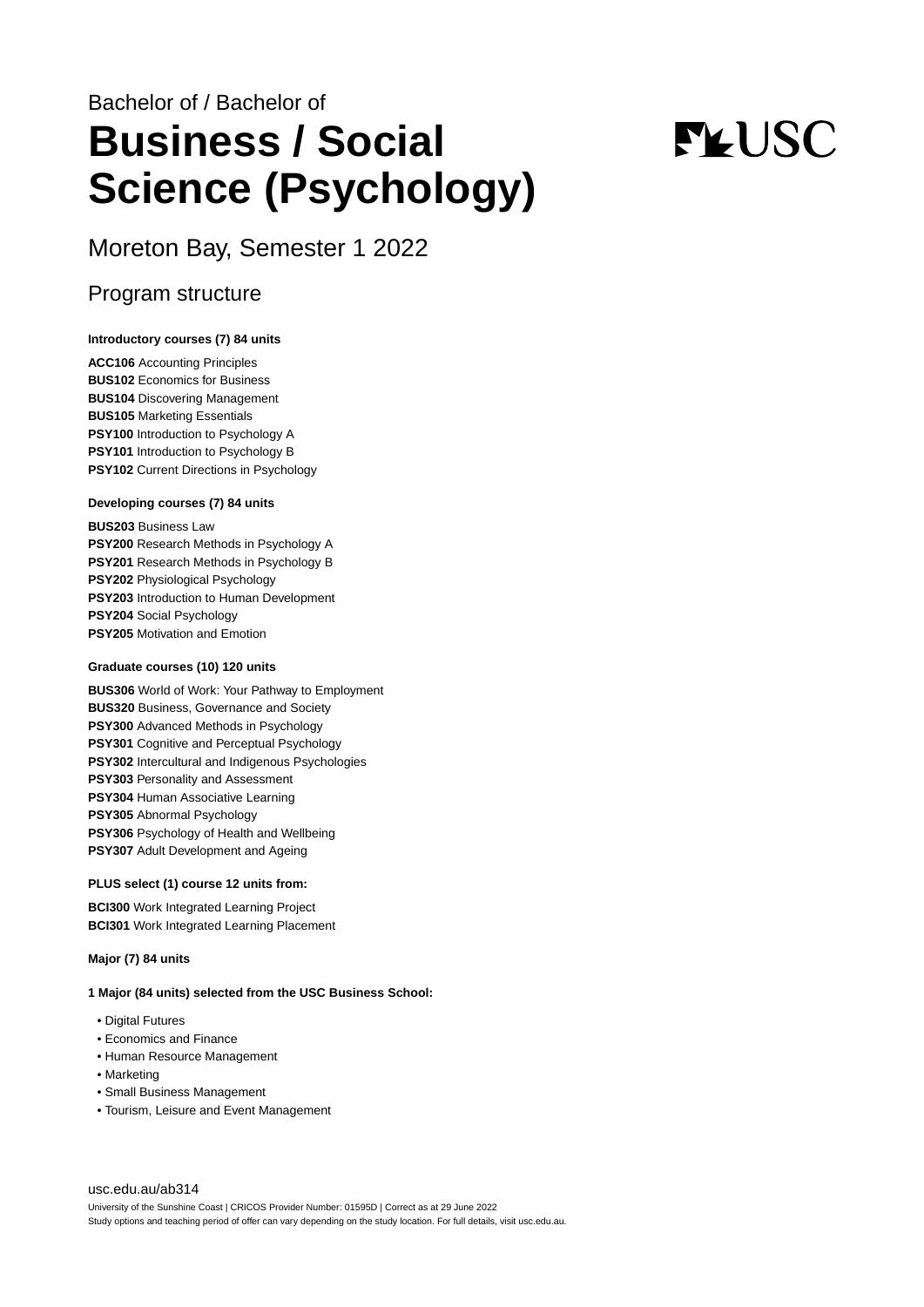#### **Elective courses**

Select elective courses from the undergraduate elective course options. The number of electives is dependent on the Business major chosen and the number of required courses included in that major or minor. Note that the total number of courses required to complete the program is 32 courses.

Note: Program structures are subject to change. Not all USC courses are available on every USC campus.

# Total units: 384

# Study sequence

#### **Year 1**

#### **Semester 1**

| <b>COURSE</b>                                  | SEMESTER OF OFFER<br>(MORETON BAY) | <b>UNITS</b>      | <b>REQUISITES</b>                                                                                                                                                                   |
|------------------------------------------------|------------------------------------|-------------------|-------------------------------------------------------------------------------------------------------------------------------------------------------------------------------------|
| <b>BUS102</b> Economics for Business           | • Semester 1                       | 12                |                                                                                                                                                                                     |
| <b>BUS104</b> Discovering Management           | • Semester 1                       | $12 \overline{ }$ |                                                                                                                                                                                     |
| <b>PSY100</b> Introduction to Psychology A     | • Semester 1                       | $12 \overline{ }$ | Anti:<br><b>SCS101</b>                                                                                                                                                              |
| <b>PSY102</b> Current Directions in Psychology | • Semester 1, Semester 2           | $12 \overline{ }$ | Pre:<br>Enrolled in Program AB101,<br>AB314, AB315, AB315, UC104,<br>AR111, AR302, AR374, AR364,<br>AR405, XU301, UU301, UU302,<br>XP601 or UP601<br>Co.<br><b>PSY100 or PSY101</b> |

#### **Semester 2**

| <b>COURSE</b>                              | SEMESTER OF OFFER<br>(MORETON BAY) | <b>UNITS</b> | <b>REQUISITES</b>      |
|--------------------------------------------|------------------------------------|--------------|------------------------|
| <b>ACC106</b> Accounting Principles        | • Semester 1, Semester 2           | 12           | Anti:<br><b>BUS106</b> |
| <b>BUS105 Marketing Essentials</b>         | • Semester 1, Semester 2           | 12           |                        |
| <b>PSY101</b> Introduction to Psychology B | • Semester 2                       | 12           |                        |

PLUS select 1 course from your chosen Business major OR the undergraduate elective course options.

#### **Year 2**

#### **Semester 1**

| <b>BUS203 Business Law</b> | ∙ Semester 1      |        | Anti:             |  |
|----------------------------|-------------------|--------|-------------------|--|
|                            | (MORETON BAY)     |        |                   |  |
| <b>COURSE</b>              | SEMESTER OF OFFER | UNITS. | <b>REQUISITES</b> |  |

#### [usc.edu.au/ab314](https://www.usc.edu.au/ab314)

University of the Sunshine Coast | CRICOS Provider Number: 01595D | Correct as at 29 June 2022

Study options and teaching period of offer can vary depending on the study location. For full details, visit usc.edu.au.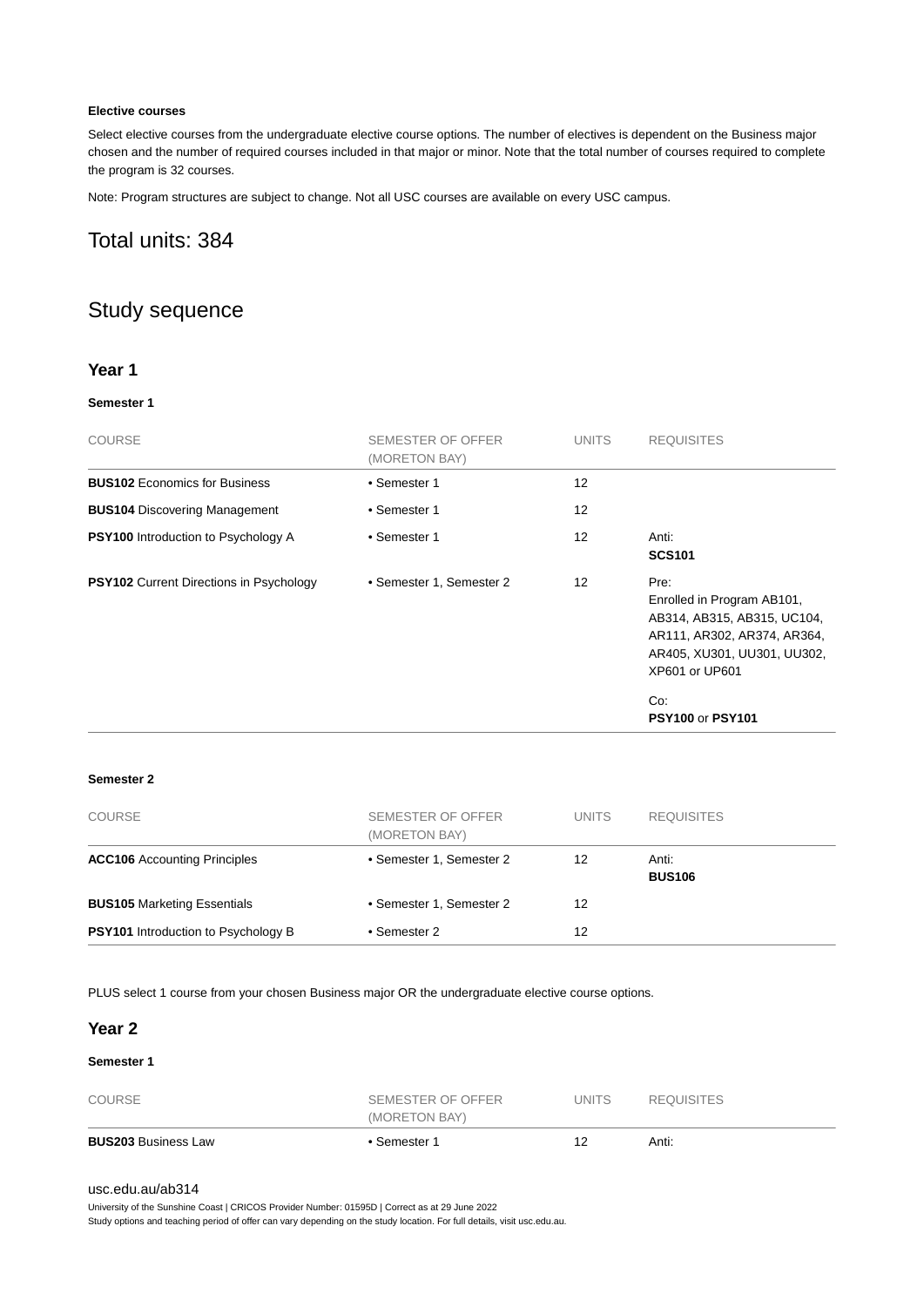|                                                |              |    | BUS103 or LAW101 or<br>LAW102 or LAW201 or<br>LAW202 or LAW203 or<br><b>LAW204</b> |
|------------------------------------------------|--------------|----|------------------------------------------------------------------------------------|
| <b>PSY200</b> Research Methods in Psychology A | • Semester 1 | 12 | Pre:<br>PSY100 and PSY101                                                          |
| <b>PSY202</b> Physiological Psychology         | • Semester 1 | 12 | Pre:<br>PSY100 and PSY101                                                          |

PLUS select 1 course from your chosen Business major OR the undergraduate elective course options.

#### **Semester 2**

| <b>COURSE</b>                                              | SEMESTER OF OFFER<br>(MORETON BAY) | <b>UNITS</b> | <b>REQUISITES</b>                |
|------------------------------------------------------------|------------------------------------|--------------|----------------------------------|
| <b>PSY201</b> Research Methods in Psychology B             | • Semester 2                       | 12           | Pre:<br>PSY100 and PSY101        |
| <b>PSY204 Social Psychology</b>                            | • Semester 2                       | 12           | Pre:<br>PSY100 and PSY101        |
| <b>PSY205</b> Motivation and Emotion                       | • Semester 2                       | 12           | Pre:<br><b>PSY100 and PSY101</b> |
| <b>BUS306</b> World of Work: Your Pathway to<br>Employment | • Semester 1, Semester 2           | 12           |                                  |

#### **Year 3**

#### **Semester 1**

| <b>COURSE</b>                                              | SEMESTER OF OFFER<br>(MORETON BAY) | <b>UNITS</b> | <b>REQUISITES</b>         |
|------------------------------------------------------------|------------------------------------|--------------|---------------------------|
| <b>PSY203</b> Introduction to Human Development            | • Semester 1                       | 12           | Pre:<br>PSY100 and PSY101 |
| <b>PSY300</b> Advanced Methods in Psychology               | • Semester 1                       | 12           | Pre:<br>PSY200 and PSY201 |
| <b>PSY302</b> Intercultural and Indigenous<br>Psychologies | • Semester 1                       | 12           | Pre:<br>PSY200 and PSY201 |

#### PLUS select 1 course from your chosen Business major OR the undergraduate elective course options.

#### **Semester 2**

| <b>COURSE</b>                                     | SEMESTER OF OFFER<br>(MORETON BAY) | <b>UNITS</b> | <b>REQUISITES</b>                                                   |
|---------------------------------------------------|------------------------------------|--------------|---------------------------------------------------------------------|
| <b>BUS320 Business, Governance and Society</b>    | • Semester 2                       | 12           | Pre:<br>Completed 144 units in<br>undergraduate business<br>courses |
| <b>PSY301</b> Cognitive and Perceptual Psychology | • Semester 2                       | 12           | Pre:<br>PSY200 and PSY201                                           |

University of the Sunshine Coast | CRICOS Provider Number: 01595D | Correct as at 29 June 2022

Study options and teaching period of offer can vary depending on the study location. For full details, visit usc.edu.au.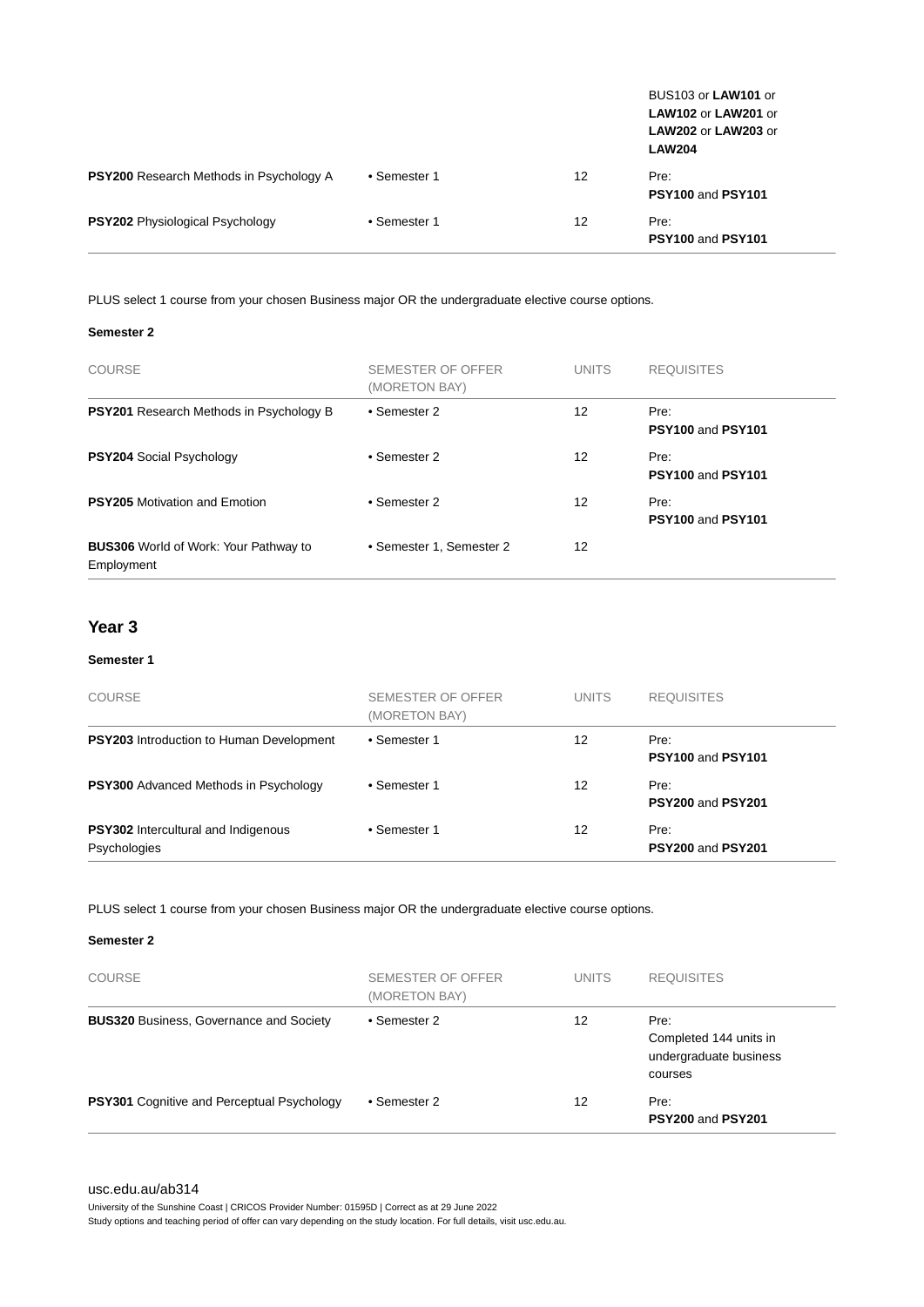PLUS select 2 courses from your chosen Business major OR the undergraduate elective course options.

#### **Year 4**

#### **Semester 1**

| <b>COURSE</b>                             | SEMESTER OF OFFER<br>(MORETON BAY) | <b>UNITS</b> | <b>REQUISITES</b>                                                                                  |
|-------------------------------------------|------------------------------------|--------------|----------------------------------------------------------------------------------------------------|
| PSY303 Personality and Assessment         | • Semester 1                       | 12           | Pre:<br><b>PSY200 and PSY201</b>                                                                   |
| PSY306 Psychology of Health and Wellbeing | • Semester 1                       | 12           | Pre:<br>(PSY200 and PSY201) or<br>(PSY200 and SCI110 and<br>enrolled in Program AE304 or<br>SE303) |

#### PLUS select 1 course from:

| <b>COURSE</b>                                                                                      | SEMESTER OF OFFER<br>(MORETON BAY)     | <b>UNITS</b> | <b>REQUISITES</b>                                                                                                                                                                                                     |
|----------------------------------------------------------------------------------------------------|----------------------------------------|--------------|-----------------------------------------------------------------------------------------------------------------------------------------------------------------------------------------------------------------------|
| <b>BCI300</b> Work Integrated Learning Project<br><b>BCI301</b> Work Integrated Learning Placement | • Semester 1, Semester 2               | 12           | Pre:<br>Course Coordinator Consent.<br>Completion of 192 units in your<br>degree. At least 6 courses in<br>your major where applicable.<br><b>GPA</b> restriction for students<br>enrolled in the Research<br>stream. |
|                                                                                                    |                                        |              | Anti:<br>CMN311, CMN312, CMN313,<br><b>CMN316 or ENT311</b>                                                                                                                                                           |
|                                                                                                    | • Session 8, Semester 1, Semester<br>2 | 12           | Pre:<br><b>Course Coordinator Consent</b><br>Required and Successful<br>completion of 192 units                                                                                                                       |
|                                                                                                    |                                        |              | Anti:<br>BUS331, CMN312, CMN313,<br>CMN316, ENT311                                                                                                                                                                    |

PLUS select 1 course from your chosen Business major OR the undergraduate elective course options.

#### **Semester 2**

| <b>COURSE</b>                            | SEMESTER OF OFFER<br>(MORETON BAY) | <b>UNITS</b> | <b>REQUISITES</b>                                                                                  |
|------------------------------------------|------------------------------------|--------------|----------------------------------------------------------------------------------------------------|
| <b>PSY304 Human Associative Learning</b> | • Semester 2                       | 12           | Pre:<br>(PSY200 and PSY201) or<br>(PSY200 and SCI110 and<br>enrolled in Program AE304 or<br>SE303) |
| <b>PSY305</b> Abnormal Psychology        | • Semester 2                       | 12           | Pre:<br>PSY200 and PSY201                                                                          |

[usc.edu.au/ab314](https://www.usc.edu.au/ab314)

University of the Sunshine Coast | CRICOS Provider Number: 01595D | Correct as at 29 June 2022

Study options and teaching period of offer can vary depending on the study location. For full details, visit usc.edu.au.